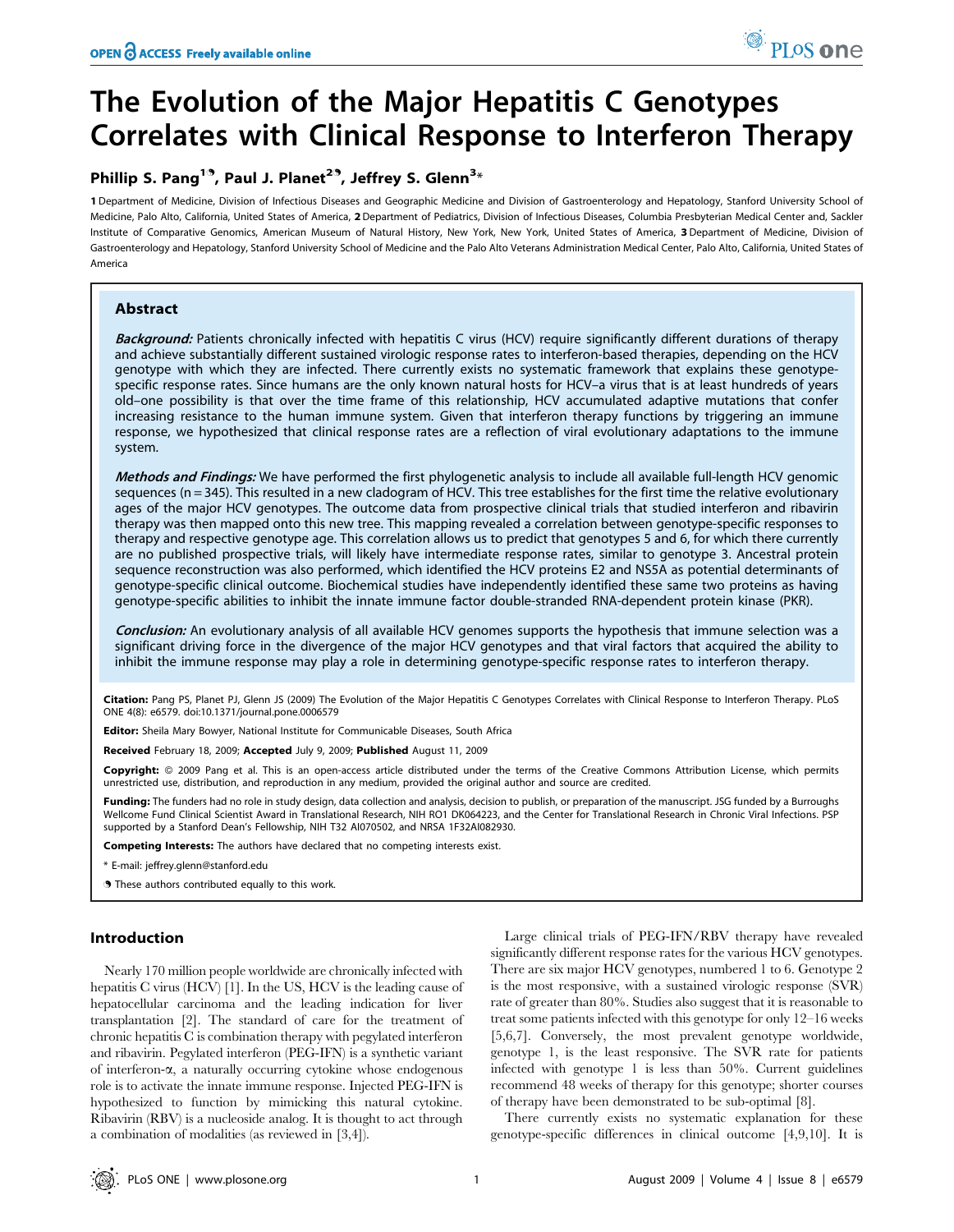assumed that genotype-specific clinical response rates are the result of a confluence of host and viral factors. What specific host factors, human demographics/geographic patterns, and/or viral factors determine interferon response rates remains a challenging area of inquiry. Furthermore, whether factors that govern outcome for one genotype play a similar role in other genotypes remains to be more fully explored.

Numerous laboratory studies suggest that certain viral factors are able to inhibit aspects of the innate immune response (as reviewed in [11,12,13]). These cell culture studies, however, highlight the gap that currently exists between laboratory models and the human host. For example, the HCV replicon system allows for the study of HCV RNA replication in cell culture. Using this system, it was observed that genotype 2 replicons were more resistant to interferon than genotype 1 replicons, the opposite of what is observed clinically [14]. Thus, this observation may be a culture system artifact [15] that highlights the challenge of ascertaining the clinical relevance of findings first discovered in laboratory models.

Humans are the only known natural hosts for HCV, a virus that is estimated to be hundreds and possibly thousands of years old [16,17,18]. This lengthy relationship may have allowed HCV to accumulate adaptive mutations that confer increasing resistance to the human immune system. Interferon therapy functions by activating the innate immune response, which is comprised of direct intracellular defenses such as the PKR, Mx and RNaseL proteins, and innate immune cells, including NK, dendritic, monocyte, macrophage, and NKT cells. Once activated, the innate immune system also plays a critical role in the proper stimulation and coordination of the adaptive immune response [13,19].

We therefore hypothesize that genotype-specific clinical response rates to interferon-based therapies are a reflection of HCV evolutionary adaptations to the immune system. We do not hypothesize that modern interferon therapy itself selected for the various HCV genotypes. Instead, we are hypothesizing that the immune system that is activated by interferon therapy has coevolved with HCV.

One evolutionary pattern that would strongly indicate that a selective pressure was favoring adaptations to the immune system would be a strict correlation of increasing non-response to treatment with the relative ages of the genotypes—such that, as each new genotype emerged it would have a more resistant phenotype than its ancestor.

HCV was first divided into genotypes by the seminal work of Simmonds and others in 1993 [20,21], based on an analysis of one segment of the HCV genome from 76 different patients (Figure 1A). Evolutionary analysis limited to only portions of a genome, however, can be misleading [18,21,22]. For instance, by analyzing 27 full-length HCV genomes Salemi and colleagues [23] (Figure 1B) found a different phylogenetic pattern for the relationships amongst the six HCV genotypes. Also of note is that neither analysis determined the relative evolutionary ages of the various genotypes.

Determining the relative ages of the major HCV genotypes is critical to testing our hypothesis that a correlation exists between genotype age and clinical resistance. Relative ages can be determined through the use of an outgroup, which roots the phylogeny and establishes the direction of time. In the analysis presented here, we used GB Virus B (GBV-B) as an outgroup. This allowed us to root our HCV phylogeny and establish for the first



| 33 |
|----|
| 20 |
| 15 |
| 3  |
| 4  |
|    |
|    |

| Genotype | n              |
|----------|----------------|
|          | 9              |
| 2        | 4              |
| 3        | 5              |
| 4        |                |
| 5        | $\overline{2}$ |
| 6        | 6              |

Figure 1. Unrooted HCV Cladograms From Previous Studies. Panel A shows the first cladogram to divide HCV into six genotypes, based on a neighbor-joining analysis of the NS5 region of HCV that included 76 sequences (Simmonds et al. 1993). Panel B shows a more recent HCV consensus tree with a different genotype branching pattern compared to Panel A, based on an analysis of 27 full-length HCV genomic sequences (Salemi et al. 2002). The table below each panel indicates the genotype distribution of the sequences analyzed in these studies. doi:10.1371/journal.pone.0006579.g001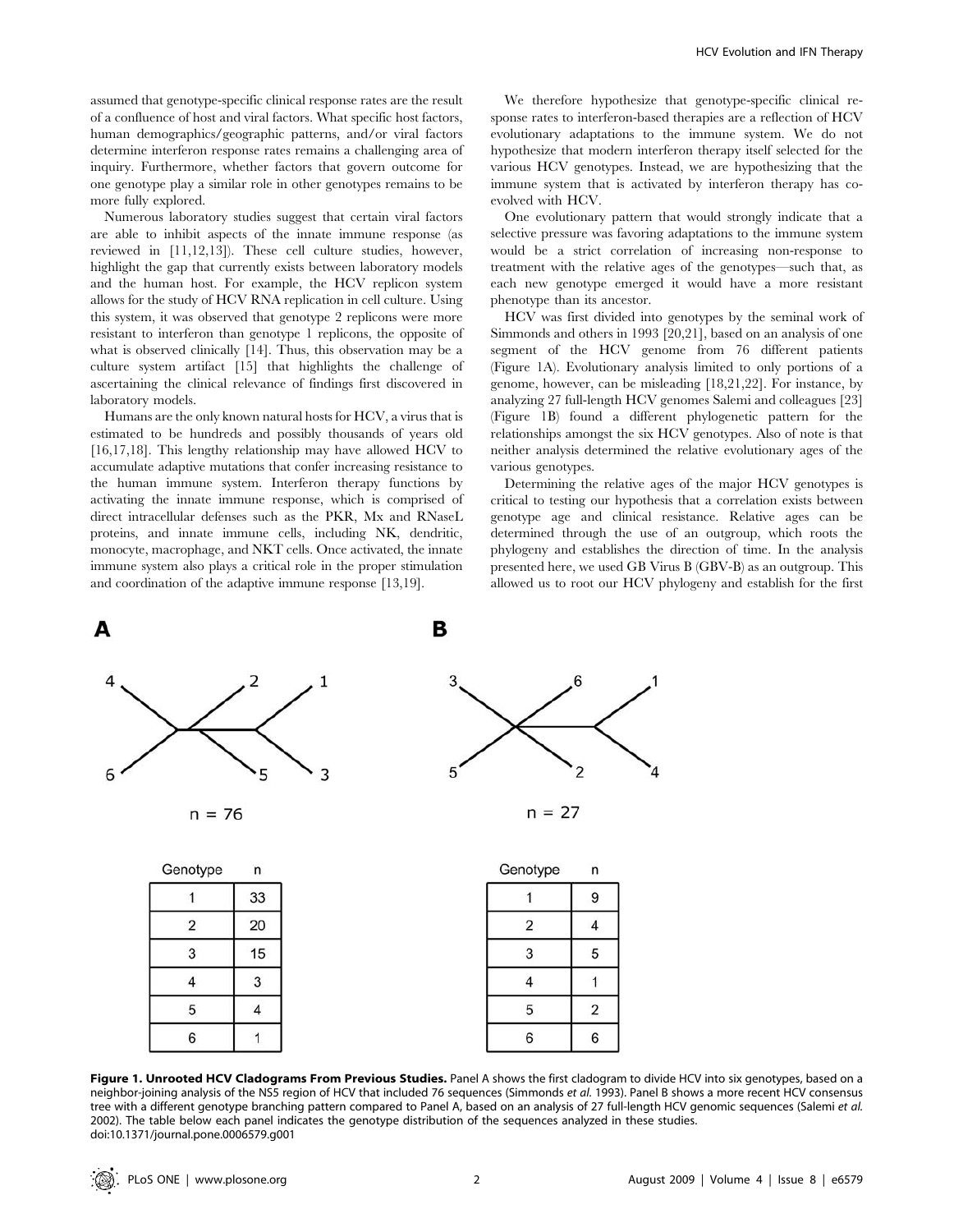time the relative ages of the major HCV genotypes. GBV-B was chosen as the outgroup for two reasons: first, GBV-B, a virus that causes hepatitis in New World monkeys, is the closest viral relative of HCV and the only other member of the hepacivirus genus. Second, biochemical evidence suggests that proteins in GBV-B share highlyspecific functionality with their homologs in HCV [24].

The evolutionary analyses of HCV that have been performed to date have also been based on a limited number of genomic sequences. A prime reason for this is that reliable methods of tree construction, such as maximum likelihood (ML) and maximum parsimony (MP), require considerable amounts of computational power. Thus, often only a subset of available sequences is actually analyzed. For this reason, Salemi et al. limited their analysis to 27 genomes.

In this work, we perform a comprehensive analysis of all the .300 genomes found in the European HCV database. This order of magnitude increase in the number of genomes analyzed was made possible by the NSF-funded Cyberinfrastructure for Phylogenetic Research (CIPRES) Project, which allows for webbased access to the San Diego Super Computer facility and newly developed evolutionary algorithms that dramatically reduce computational time.

We thus sought to construct the first evolutionary tree of HCV that incorporated all known genomic sequences and would allow for the relative ages of all HCV genotypes to be determined. We then used this tree to test our hypothesis that clinical resistance to interferon correlates with HCV genotype age. Finally, we used ancestral sequence reconstruction to identify HCV loci that potentially play a role in determining genotype-specific clinical outcomes.

#### Methods

#### Sequence Selection and Alignment

All 348 full-length HCV genomic sequences publicly available as of October 2007, were downloaded from the European HCV database [25]. Reflecting its wider prevalence, 236 of these sequences were genotype 1. Forty-five sequences were genotype 2, seven were genotype 3, ten were genotype 4, two were genotype 5, and forty-five were genotype 6. Three sequences were putative recombinants and were discarded.

Two separate methods were used to align the coding regions of these sequences, in order to address potential alignment strategy biases. The first method utilized ClustalX [26] followed by inspection, which ensured that the alignment respected known viral protein properties. The second alignment method, MAFFT [27], was fully automated. Over 90% of the HCV genome encodes a single polyprotein. To ensure in-frame alignment, amino acid sequence alignments were first generated and then used to guide the nucleic acid sequence alignments. For both alignment programs, gap opening and extension parameters were set to their defaults.

GBV-B was selected as the outgroup because it is the closest known viral relative of HCV that is not thought to fall within the HCV clade [24,28,29]. Broadening the outgroup to include GB virus A and GB virus C was not possible because the alignment of these viruses to HCV was poor. Thus, these viral sequences were not used in our analyses.

# Phylogenetic Analyses

Our two amino acid alignments and the two nucleotide (NT) alignments, each alignment having been generated by the two alignment methods described above, were then analyzed using ML, MP, and neighbor-joining (NJ) techniques (Figure 2). Additionally, a combined alignment was created by concatenating our amino acid and nucleotide datasets into a single matrix. This combined alignment was then analyzed using the MP method. Combining amino acid sequences with nucleotide sequences has been proposed as a method for extracting as much information from sequences as possible and acting to weigh protein coding amino acid data without *a priori* transformation costs [30].

PAUP [31] was used to perform the NJ analyses. The minimum evolution criterion was used and branch lengths were allowed to be negative except when calculating tree scores. In this situation, branch lengths were set to zero. Ties were broken randomly. The best NJ tree (amino acid dataset) score was  $-9.09196$ ; the best NJ tree (nucleotide dataset) score was  $-12.83397$ .

For MP analyses, the program PAUPRat [32] in conjunction with PAUP [31] was used to perform an aggressive search using the Ratchet method [33]. 200 ratchet iterations were performed for each dataset with random addition (RA) followed by tree branch reconnection (TBR) swapping, randomly upweighting



Figure 2. Flow Chart of the Evolutionary Analyses Performed in This Study. ML: maximum likelihood; MP: maximum parsimony; NJ: neighbor joining; MAFFT: multiple sequence alignment based on fast Fourier transform. doi:10.1371/journal.pone.0006579.g002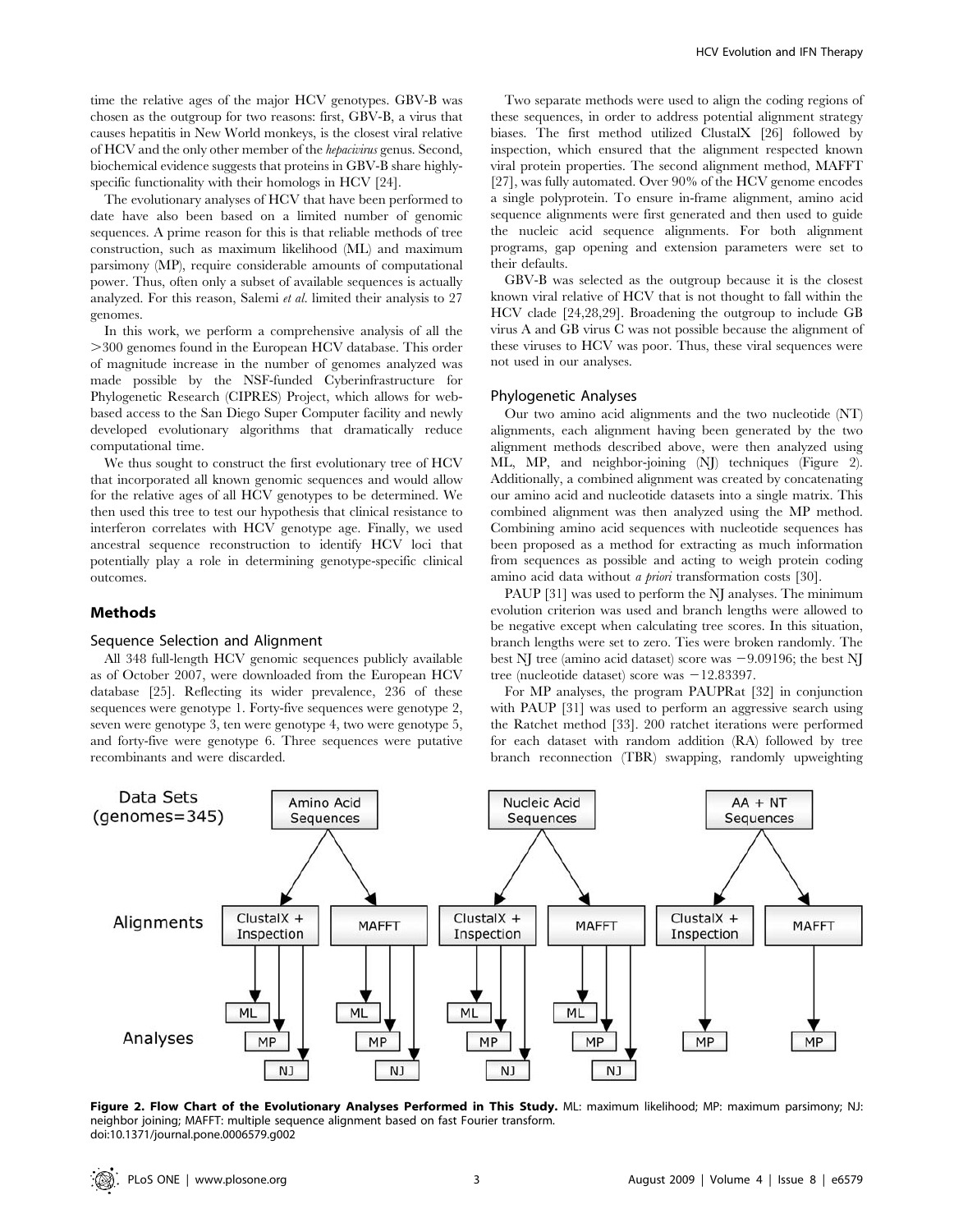15% of characters at each iteration and saving only one tree at each iteration. The resulting trees were then used as starting trees for TBR searching using the Multrees option in PAUP. Gaps were treated as a state and all characters and state transformations were weighted equally. Bootstrap values were calculated using 100 bootstrap iterations, using 10 replicates of RA followed by TBR in each iteration [29]. The data set for each iteration was generated by re-sampling (with replacement) the characters in the alignment. Bremer supports [29] were calculated using the program Autodecay [34] in conjunction with PAUP, using 10 TBR replicates for each node in the MP phylogeny. See Table 1 for MP tree scores and statistics.

ML NT analyses were performed using GARLI [35], via the CIPRES portal [36]. Prior ML analyses used a GTR+Gamma site model [37]. We used the program HYPHY [38] to perform both exhaustive and hierarchical model testing based on the likelihood ratio, and determined the optimal model to be GTR+gamma+invariant. Nevertheless, use of invariant sites did not affect the tree structure determined (data not shown). The shape of the gamma function was inferred from the data set. More than 35 separate ML analyses were performed, in order to address stochastic concerns and better ensure that the resultant tree had the optimal maximum likelihood. The optimal NT ML tree -lnL score was 594309. RAxML[39] was used to assess node support with 100 rapid bootstrap replicates. Bootstrap values were drawn on the best-scoring GARLI ML. RAxML was also used for amino acid analyses, using a WAG+Gamma+F model. The optimal AA ML tree -lnL score was 198250. At the time of our analyses, the CIPRES server used RA with no Multrees and no swapping for heuristic tree searching. Out of concern that this less aggressive search strategy might limit our ML analyses, we also used as starting trees the outputs from our more aggressive MP search strategy. Resultant trees were unchanged.

#### Evaluating Taxon Sampling

All available whole HCV genomes were initially analyzed, based on the assumption that adding taxa increases phylogenetic accuracy [40]. As a consequence, genotype 1 sequences represented 236/345 of the analyzed genomes. We utilized two approaches to address the potential bias introduced by this uneven taxonomic sampling. First, we performed our analyses using three different optimality criteria, since uneven taxon sampling might be expected to cause the various optimality criteria to produce different phylogenetic trees [41,42]. Second, we utilized a taxon jackknifing technique. In our jackknife analyses, genotype 5 sequences were excluded, as only two existed. Each jackknifed dataset was constructed by randomly selecting seven taxa per genotype, without replacement, from the initial alignments. The number seven was selected as this represented the number of taxa in genotype 3, the second least represented genotype. Random selection was performed 10 times, for each of the amino acid,

nucleotide and concatenated alignments, resulting in 30 datasets, each of which consisted of 35 taxa plus the outgroup GBV-B. All of the above described analyses were then repeated on these datasets.

# Clinical Trial Data Compilation

A PubMed search for English language, prospective trials that studied the effect of PEG-IFN/RBV combination therapy for the treatment of chronic hepatitis C was used to identify relevant trials. Published reviews were also consulted to ensure comprehensiveness [8,43]. Studies published (including early e-publication) up to December 2007 were included. The fact that sustained virologic response rates vary according to genotype has already been wellestablished [5,8,43,44,45,46]. For illustrative purposes, were therefore compiled here only the major, large prospective trials. Specifically, early trials with less than 100 patients in total or arms with less than 25 patients were excluded, except in the case of genotype 4 for which there primarily exist a limited number of smaller trials. For genotype 4, trials with less than 25 patients were excluded. Published non-inferiority trials comparing different PEG-IFN formulations were also excluded, as they assessed only end-of-treatment virologic response. The genotype-specific clinical response rates shown are based on intention-to-treat analyses, and represent averages weighted according to the number of patients in each indicated study (Table 2). Notably, clinically relevant differences in outcome among HCV sub-genotypes (subtypes) [8] have not been observed. Our approach was therefore limited to genotype-level outcome data.

#### Testing Correlation

Standard tests of correlation are not appropriate for items that are related by descent in an evolutionary hierarchy [47,48]. We therefore used Shimodaira's approximately unbiased (AU) treebased statistical test [49,50] to evaluate the critical nodes within our tree topology and test the statistical significance of our observed correlation between relative genotype age and SVR. Specifically, we constrained the clade including genotypes 1 and 4 not to exist in our optimal tree  $(T_{\text{no1,4}})$ . We then constrained the clade including genotypes 1, 3, 4, and 5 to not exist in our optimal tree  $(T_{\text{no1,4,3,5}})$ . Each of these alternate trees, which disrupt the evolutionary branching pattern of the major genotypes, was then tested against the optimal ML tree using Shimodaira's AU test with the RELL bootstrap approximation (1000 replicates), to determine if they were statistically inferior. These analyses were carried out using the program CONSEL [51].

# Identification of Viral Resistance Loci

Fitch optimization [52] was used to reconstruct the ancestral protein sequence at each of the three nodes that lie on the main trunk of our tree [53,54]. These ancestral sequences were then screened, in two steps, to identify the positions that correlate with

| Table 1. Parsimony Tree Statistics. |  |
|-------------------------------------|--|
|-------------------------------------|--|

|              | Optimal<br>Score<br>(Clustal) | No. of<br><b>Trees Found</b><br>(Clustal) | Consistency<br>Index | Retention<br>Index | <b>Rescaled</b><br>Consistency<br>Index | Consensus<br><b>Fork Index</b> | Rohlf<br>Consensus<br>Index | <b>Total No. of</b><br><b>Characters</b><br>(Parsimony Informative) |
|--------------|-------------------------------|-------------------------------------------|----------------------|--------------------|-----------------------------------------|--------------------------------|-----------------------------|---------------------------------------------------------------------|
| <b>AA+NT</b> | 175615                        | 228                                       | 0.162                | 0.76               | 0.123                                   | 0.901                          | 0.806                       | 12881 (8107)                                                        |
| l NT         | 140497                        | 32                                        | 0.125                | 0.752              | 0.094                                   | 0.977                          | 0.959                       | 9669 (6227)                                                         |
| <b>AA</b>    | 3334                          | 31104                                     | 0.293                | 0.799              | 0.234                                   | 0.936                          | 0.94                        | 3212 (1880)                                                         |

doi:10.1371/journal.pone.0006579.t001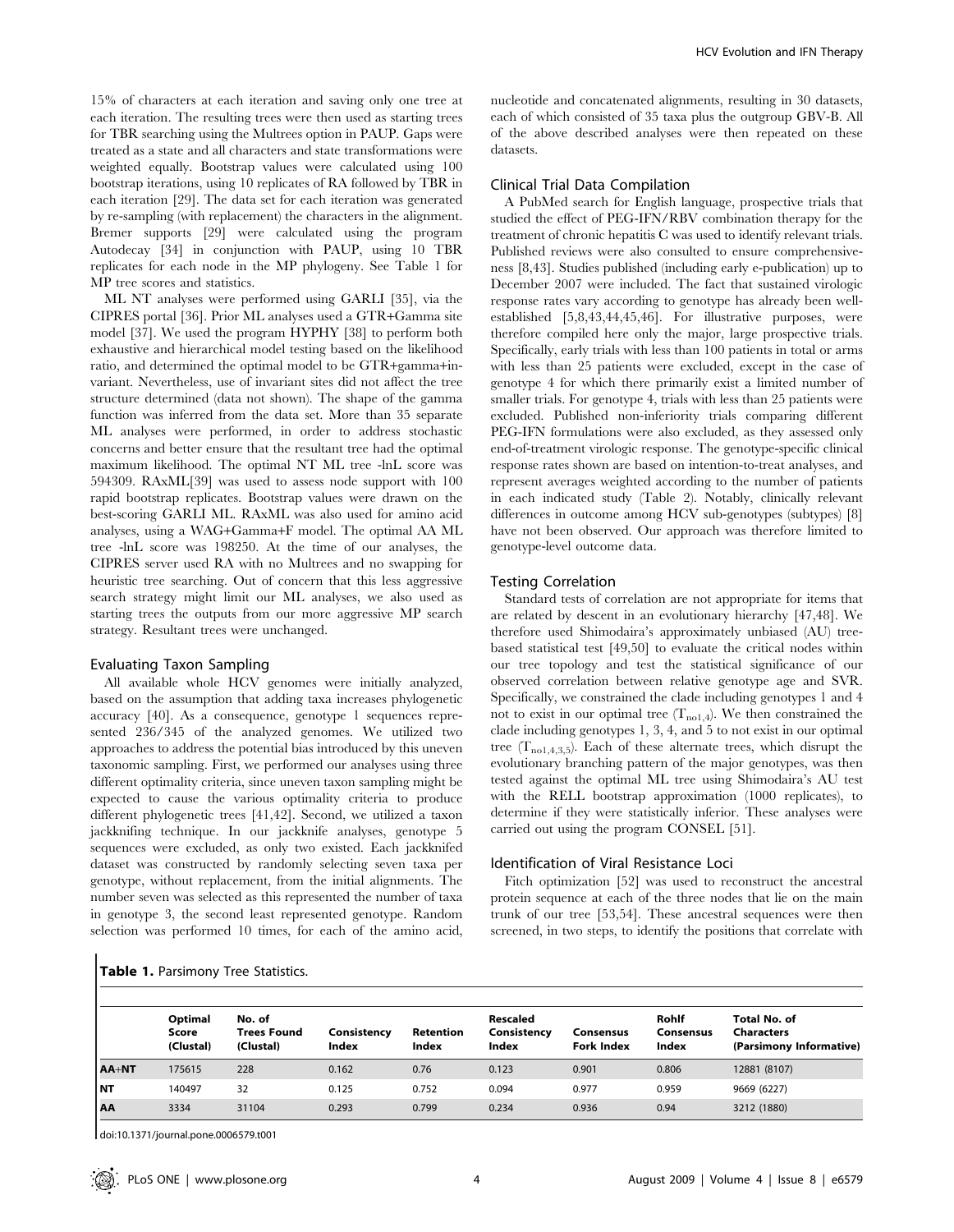Table 2. Prospective HCV Trials of Therapy with Pegylated Interferon and Ribavirin.

| Genotype                | Avg. SVR                                                    | <b>Therapy Duration</b> | <b>Patients</b> | Study Specific SVR <sup>a</sup>        |               |  |
|-------------------------|-------------------------------------------------------------|-------------------------|-----------------|----------------------------------------|---------------|--|
| $\mathbf{1}$            | 46%                                                         | 48 wks                  | 917             | Hadziyannis et al. 2004 [44]           | 52% (141/271) |  |
|                         |                                                             |                         |                 | Fried et al. 2002 [102]                | 46% (137/298) |  |
|                         |                                                             |                         |                 | Manns et al. 2001 [45]                 | 42% (145/348) |  |
| $\overline{\mathbf{2}}$ | 82%                                                         | 12-24 wks               | 788             | Dalgard et al. 2008 <sup>b</sup> [103] | 97% (30/31)   |  |
|                         |                                                             |                         |                 | Shiffman et al. 2007 <sup>b</sup> [6]  | 75% (268/356) |  |
|                         |                                                             |                         |                 | Yu et al. 2007 [7]                     | 95% (142/150) |  |
|                         |                                                             |                         |                 | Mangia et al. 2005 [5]                 | 80% (171/213) |  |
|                         |                                                             |                         |                 | Von Wagner et al. 2005 [104]           | 92% (35/38)   |  |
| з                       | 72%                                                         | 12-24 wks               | 657             | Dalgard et al. 2008 <sup>b</sup> [103] | 92% (106/115) |  |
|                         |                                                             |                         |                 | Shiffman et al. 2007 <sup>b</sup> [6]  | 66% (244/369) |  |
|                         |                                                             |                         |                 | Mangia et al. 2005 [5]                 | 66% (46/70)   |  |
|                         |                                                             |                         |                 | Von Wagner et al. 2005 [104]           | 73% (75/103)  |  |
| 4                       | 60%                                                         | 24-48 wks               | 676             | Kamal et al. 2007 [46]                 | 63% (239/378) |  |
|                         |                                                             |                         |                 | Derbala et al. 2005 [105]              | 29% (10/35)   |  |
|                         |                                                             |                         |                 | Kamal et al. 2005 [106]                | 70% (48/69)   |  |
|                         |                                                             |                         |                 | El-Zayadi et al. 2005 [107]            | 55% (22/40)   |  |
|                         |                                                             |                         |                 | Alfaleh et al. 2004 [108]              | 43%(12/28)    |  |
|                         |                                                             |                         |                 | Hasan et al. 2004 [109]                | 68% (45/66)   |  |
|                         |                                                             |                         |                 | Shobokshi et al. 2003 <sup>c</sup>     | 50% (30/60)   |  |
| 5                       | No prospective trials of pegylated interferon and ribavirin |                         |                 |                                        |               |  |
| 6                       | No prospective trials of pegylated interferon and ribavirin |                         |                 |                                        |               |  |

<sup>a</sup>Sustained Virologic Response: Number of patients with no detectable virus 6 months after completion of therapy divided by the total number of patients treated, based on intention-to-treat analyses.

b Data from the 24 week arm of the study.

c 2003 AASLD Abstract *#* 996. doi:10.1371/journal.pone.0006579.t002

increased resistance. First, because resistance adaptations result from sequence mutation, these ancestral sequences were screened to identify residues that had undergone mutation as HCV evolved along the main trunk of the tree. These positions were then screened to identify positions that, having mutated, conserved the particular mutation in all future progeny. This second screening step is based on the assumption that functionally advantageous mutations are likely to be conserved.

# Results

The results of each individual phylogenetic analysis are shown in Figure 3. Regardless of whether amino acid or nucleotide sequence data was analyzed, or which of the two alignment methods were utilized, striking concordance was found to exist among the three phylogenetic inference methods. Individual optimal trees from each analysis were also supported by bootstrap values and/or Bremer decay indices, and differed only in the placement of genotypes 5 and 6. In all but one case (parsimony nucleotide analysis) the relative branching order of those genotypes with prospective clinical outcome data (i.e. genotypes 1, 2, 3, and 4) was identical.

The end result of our phylogenetic analyses is summarized in figure 4, left panel. It reveals that HCV genotype 2 branched first, genotypes 1 and 4 branched last, and genotypes 3, 5, and 6 branched sometime after genotype 2 but before genotype 4. Using population genetic methods to analyze limited portions of the genome from a sampling of genotypes (1, 4, and 6), Pybus and colleagues [16,18] estimated origin times for genotypes 1, 4 and 6 that are notably

concordant with the more complete branching order we have determined. Other studies [17,18,55] have inferred the absolute age of certain HCV sub-genotypes/subtypes (e.g. 1a, 1b and 3a) and found them to be relatively recent; these finding do not contradict the relative ages we have inferred for the major genotypes.

To gauge the effect of taxon sampling on our phylogenetic analysis, we performed the taxon jackknife technique described above, in which we randomly selected an equal number of taxa from each genotype for repeated analyses. All jackknife replicates using the amino acid data, for all optimality criteria (ML, NJ, and MP), gave exactly the same genotype branching order seen in Figure 4. For nucleotide data, jackknife replicates analyzed using NJ and MP methods also resulted in the same branching order. Likewise, the combined amino acid and nucleotide datasets analyzed using MP criteria were 100% concordant with the overall consensus. The ML analyses of the jackknifed nucleotide data sets resulted in inconsistent branching patterns. Only one ML NT jackknifed data set reslted in a tree with the same branching pattern as seen in our overall consensus. The remaining nine differed amongst each other in the location of the root and/or overall topology, with most rooting within or near genotype 6.

A compilation of the outcome data from 19 prospective trials of combination therapy with PEG-IFN/RBV to treat chronic hepatitis C is shown in Table 2. As has been previously observed [5,8,43,44,45,46], genotype-specific response rates are hierarchical. From highest to lowest, the pattern of SVR rates is: genotype 2>genotype 3>genotype 4>genotype 1. There currently exist no prospective trials of PEG-IFN/RBV therapy for genotypes 5 and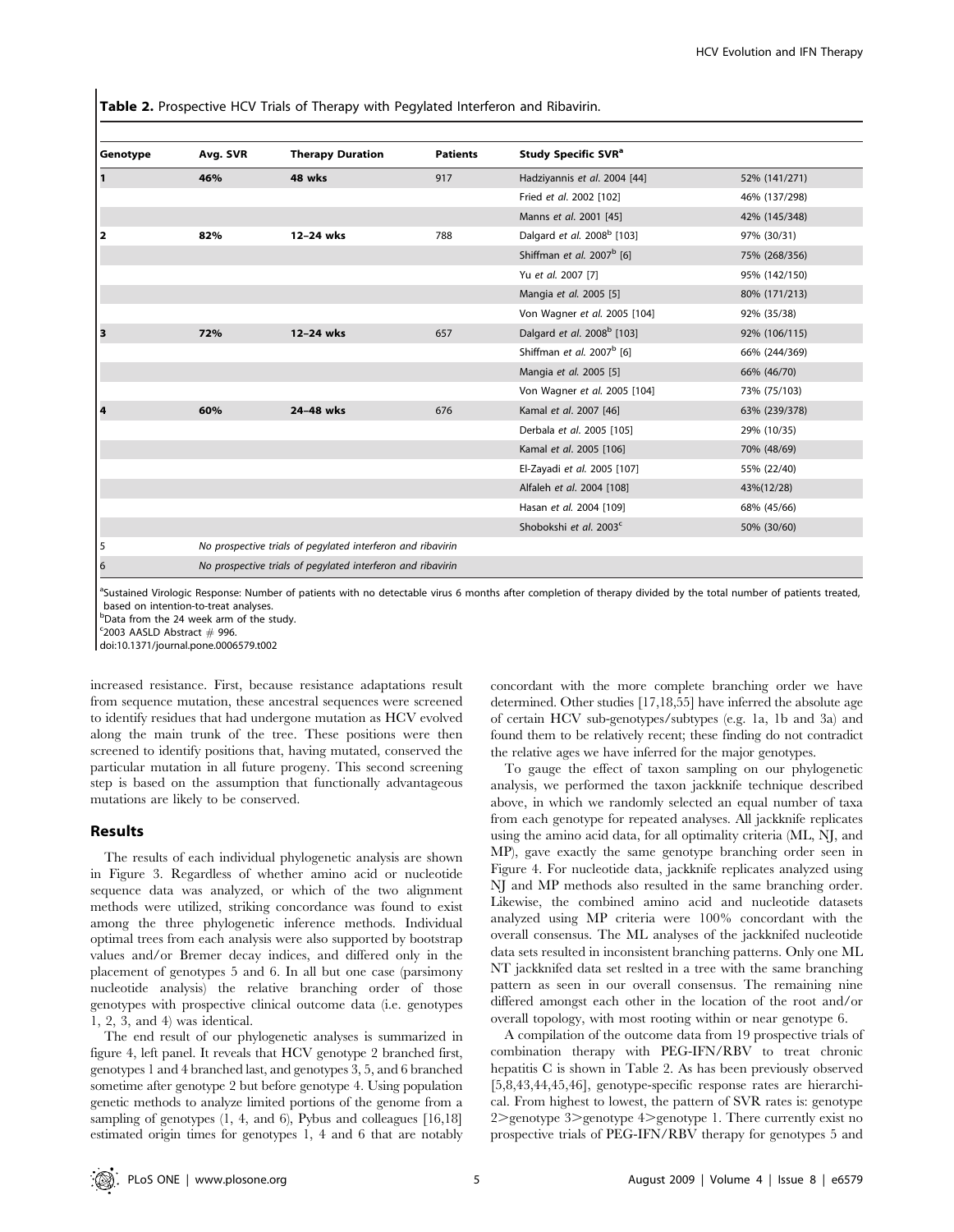

Figure 3. Rooted Neighbor-Joining (NJ), Maximum Parsimony (MP), and Maximum Likelihood (ML) cladograms depicting the evolution of the major hepatitis C virus genotypes. A nexus file of complete tree data is available online (Dataset S1). Numbers represent bootstrap support and Bremer decay indices. AA: amino acid sequences; NT: nucleotide sequences. doi:10.1371/journal.pone.0006579.g003

6. Notably, no compelling evidence exists that suggests that subgenotypes (i.e. 1a versus 1b) have clinically relevant differences in outcome [8], though evidence exists that sequence variations within subtypes may affect clinical outcome [56,57]. Therefore, the present study was restricted to a genotype-level analysis of clinical response and sequence evolution.

When genotype-specific clinical response rates were mapped onto our phylogenetic tree, a correlation between genotype age and clinical resistance was revealed (Figure 4). As hypothesized, early branching genotypes were noted to have the best clinical outcomes and require the least duration of therapy, while genotypes that branched later (i.e. more recently) have higher rates of clinical resistance and need to be treated for much longer. Therefore, each newly emerged genotype has greater resistance than its ancestor, indicating the likely presence of a selective pressure favoring resistance. To test the statistical significance of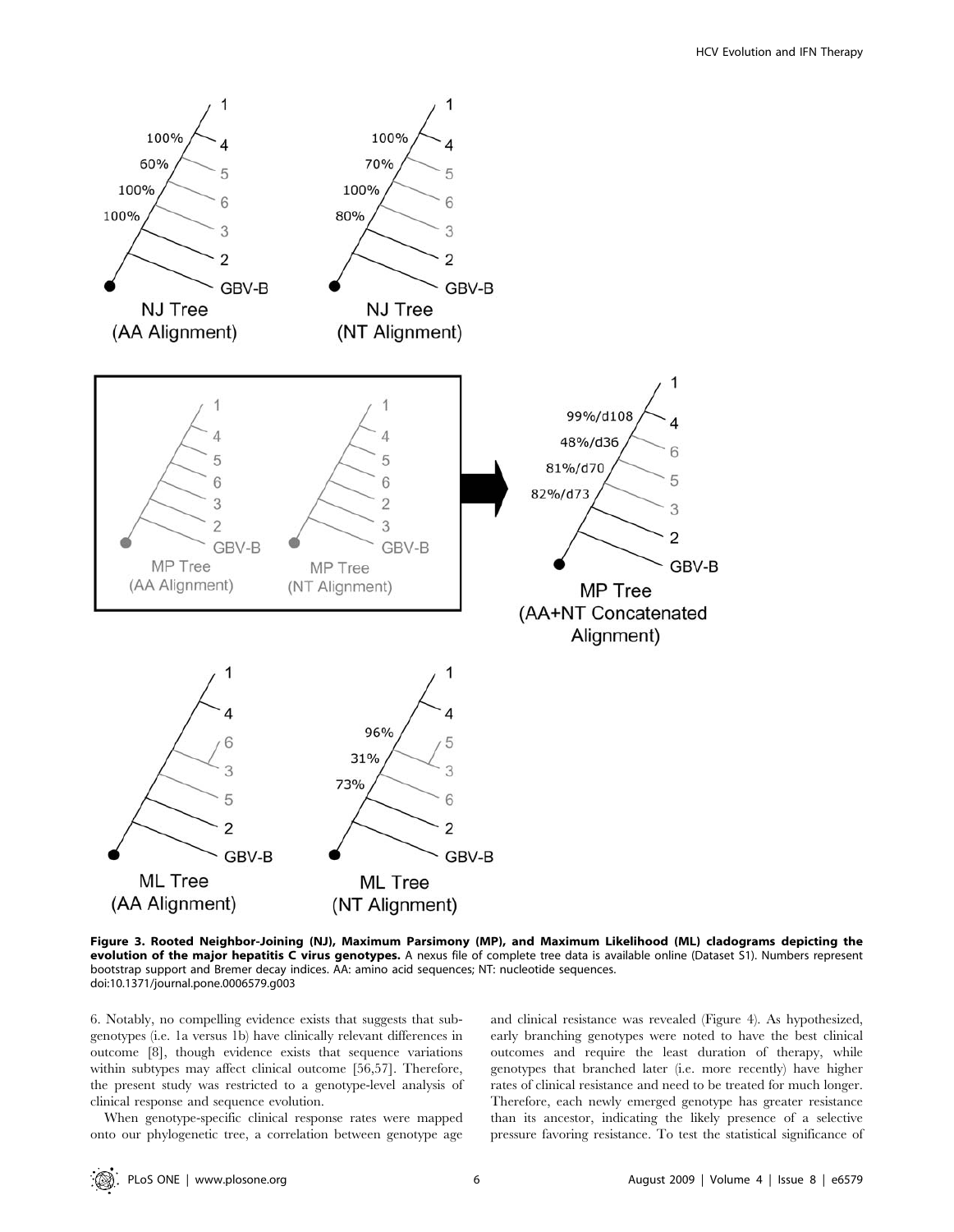

Figure 4. Rooted Consensus Cladogram Resulting From An Analysis of 345 Full-Length HCV Genomic Sequences. The evolution of the major (HCV) genotypes and their correlation to clinical outcome is depicted. Values denote bootstrap support and Bremer decay indices for the indicated phylogenetic inference method. doi:10.1371/journal.pone.0006579.g004

this correlation between relative genotype age and SVR, we applied Shimodaira's AU test (see Methods). Briefly, we searched for the best possible trees that disrupted the observed branching pattern and compared their likelihoods to the likelihood of our optimal tree. In every case, trees that contradicted our tree topology and disrupted the observed correlation with interferon susceptibility were significantly suboptimal  $(P<0.01)$ . Thus, by this rigorous standard, the observed correlation is statistically significant. A far more conservative estimate of the significance of this correlation was calculated using the equation,  $N = (2n-3)!/$  $2n-2(n-2)!$ , where n is the number of taxa (in this case, genotypes are the taxa), and N equals the number of ways in which taxa can be ordered on a branching tree. Thus there were a total of  $N = 15$  possible ways in which the 4 genotypes with known clinical outcomes could be ordered on our tree, making the likelihood of a tree pattern that matched SVR outcomes, purely by chance, equal to 1 out of 15.

This correlation between clinical resistance and branching order allows for the following prediction: prospective clinical trials of genotypes 5 and 6 using PEG-IFN/RBV, for which prospective data is currently lacking, will likely show intermediate SVR rates, similar to genotype 3. Antaki and colleagues have published a retrospective study of genotype 5 infected patients treated with PEG-IFN/RBV. By this retrospective analysis, genotype 5 infected patients have an SVR rate of 67% [58], exactly as our tree predicts.

Ancestral sequence reconstruction, as described in Methods, was then used to identify viral elements potentially responsible for this clinical resistance trend. Our analysis resulted in 55 hot spots: positions that mutated as HCV became increasingly resistant. The locations of these hotspots are shown in Figure 5. N1 denotes positions associated, by reconstruction analysis, with genotype 1 being more resistant than any other genotype; N2 denotes positions associated with genotypes 1 and 4 being more resistant than genotypes 2, 3, 5, and 6; N3 denotes positions associated with genotypes 1, 3, 4, 5, and 6 being more resistant than genotype 2.

These hotspots were then binned in groups of 50 amino acids, resulting in the frequency histogram shown at the top of Figure 5. This histogram identifies the two 50 amino acid regions of the HCV genome that contain the greatest number of hotspots. These two regions fall within the PKR binding domains of the E2 and NS5A proteins of HCV [59,60], suggesting their potential importance as viral factors that may determine genotype-specific responses to interferon therapy.

### **Discussion**

In this study, the relative evolutionary age of HCV genotypes has been shown to correlate with the likelihood of a sustained virologic response to interferon-based therapies (Figure 4). We suggest that the observed correlation stems from consistent selective pressure generated by the host immune system. However, a number of alternative explanations could account for the observed correlation between response to interferon-based therapies and relative genotype age. It is possible that the observed correlation is a product of chance, bias, or analytical limitations. Alternatively, the branching pattern may be accurate, but the patterns may not be directly causally related. We discuss each of these possibilities below, as well as the current experimental evidence in favor of immune-mediated selection.

With regard to chance, bias, or potential analytical limitations, our results are dependent on the reliability of evolutionary reconstruction techniques and limitations of the data set. We have attempted to address these concerns through the use of three different techniques (NJ, ML, and MP), two alignment methods, and rigorous statistical testing. Our approach included performing bootstrap and Bremer decay index analyses to measure support for branches. Importantly, we note that neither the small discrepancies that exist between phylogenetic techniques, nor areas of weaker support, contradict the overall branching pattern of the tree.

As many available whole HCV genomes as possible were analyzed based on the assumption that adding taxa increases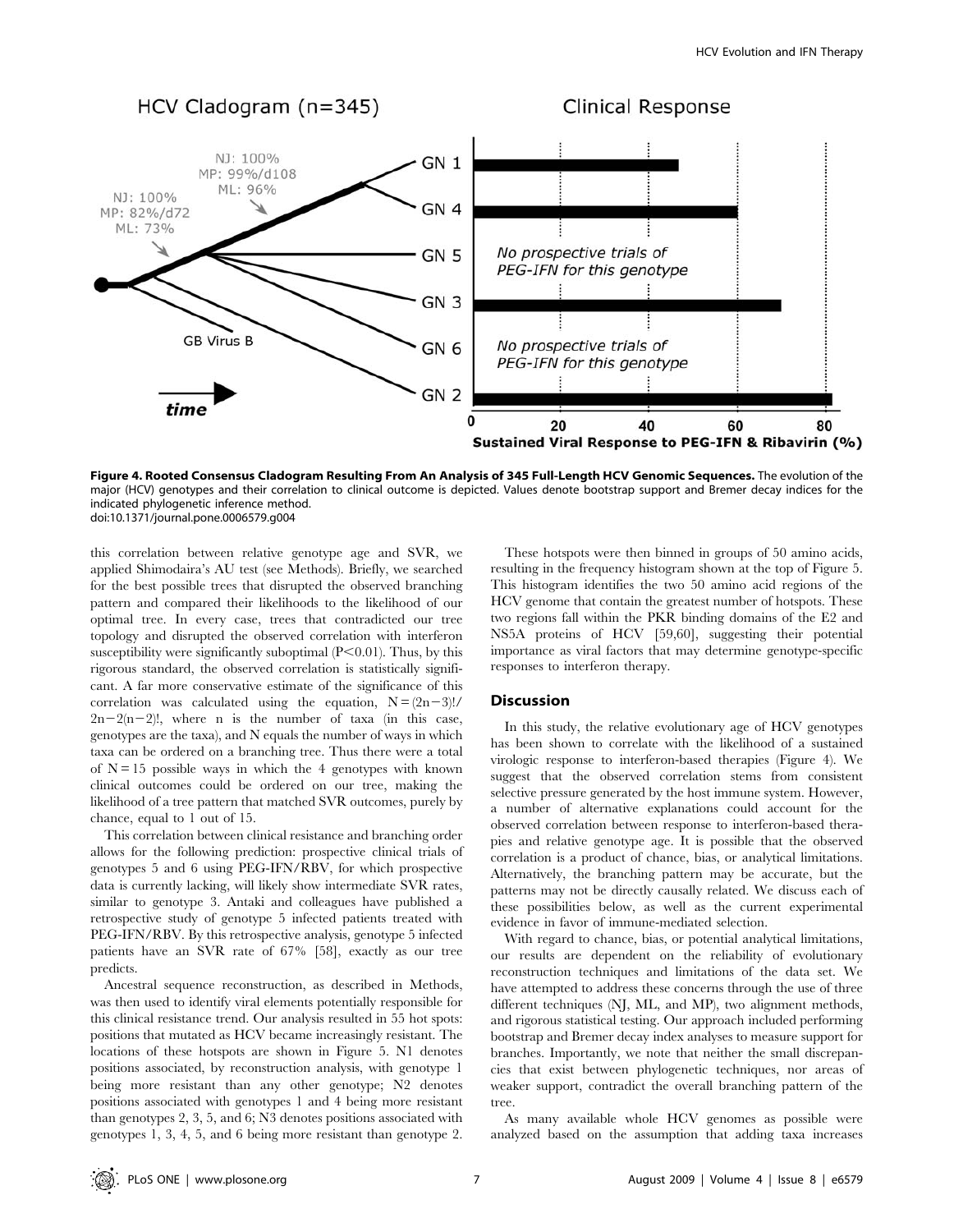

Figure 5. HCV Resistance Loci. Positions ("hotspots") in the HCV genome that appear to have undergone directed change with respect to immune resistance. N1: positions associated, using ancestral sequence reconstruction techniques, with genotype (GN) 1 being the most resistant. N2: positions associated, using ancestral sequence reconstruction techniques, with GNs 1 and 4 being more resistant than GNs 2, 3, 5, and 6. N3: positions associated, using ancestral sequence reconstruction techniques, with GNs 1, 3, 4, 5, and 6 being more resistant than GN 2. A hotspot histogram (binned in groups of 50 amino acids) is shown at the top. The 10 proteins encoded by the HCV genome are also illustrated. Two loci were identified with the highest density of hotspots (black bars); these loci map to the PePHD domain of E2 and the PKR binding domain of NS5A, both of which have been shown to inhibit the innate immune factor PKR. doi:10.1371/journal.pone.0006579.g005

phylogenetic accuracy [40]. However, since genotype 1 has been more well-sampled than other genotypes, this assumption may have introduced a bias due to uneven taxonomic sampling. Such uneven taxon sampling might be expected to cause the various optimality criteria used here to produce different phylogenetic trees [41,42]; however, we have shown that they essentially do not. One could further argue that all phylogenetic optimality criteria may have been affected by uneven taxon sampling bias in the same way, leading each to converge on the wrong answer. To address this possibility, we utilized a taxon jackknifing technique, in which an equal number of taxa were randomly selected from each of the genotypes for analysis. This random selection process was repeated 10 times for each type of dataset. For all dataset types, for all inference methods (except the ML analyses of the NT datasets), and for all jackknife replicates, exactly the same genotype branching pattern was obtained. Thus, the observed genotype branching pattern appears robust both to reducing the number of taxa and to equalizing the number of genotype representatives.

Sparse taxon sampling, as opposed to uneven taxon sampling, may have resulted in greater uncertainty of branch placement for less represented genotypes, such as genotype 5, for which only 2 full-length sequences were available. This uncertainty (as reflected in figure 3), led to the inability to determine a definitive relationship of genotype 5 to genotypes 3 and 6. We could only determine that it branched after genotype 2, and before genotypes 1 and 4.

The above tests control for the possibility that the branching pattern of the tree itself was the result of analytical limitations, bias, or chance. To gauge the validity of the observation that this branching order correlates with clinical response to interferon, we

used a battery of comparisons based on Shimodaira's AU test. Notably, the AU test showed that alternative tree topologies that disrupt the observed correlation are statistically highly unlikely.

With regard to whether this correlation is the result of a causal relationship, we note that our data satisfies a number of criteria commonly used to address the plausibility of causality in statistical analyses (i.e. the Hill criteria [61]). First, we show a biological gradient of responsiveness that correlates with increasing genotype age, with all four genotypes that have well-defined clinical outcomes adhering to this pattern (Figure 4). Second, ancestral sequence reconstruction was used to identify viral proteins putatively involved in genotype-specific immune resistance. These same proteins have been independently identified in biochemical analyses [36,37] to have the ability to inhibit the innate immune response. Thus, the observed correlation has mechanistic plausibility and is consistent with other evidence. Third, biochemical experimentation has been able to reproduce some of the biological gradient we predict. The ability of the E2 and NS5A proteins to inhibit PKR is genotype-specific and consistent with our evolutionary tree [59,60]. An analysis of host cleavage of viral RNA by the RNaseL defense pathway is also consistent with our observed trend [62,63]. For these reasons, it is reasonable to hypothesize that a causal relationship explains our observations, while recognizing that further experimental evidence is needed.

# Possible Mechanisms of Immune Selection

Our phylogenetic results are consistent with our hypothesis that a selective pressure generated by the host immune system has played a significant role in HCV evolution and the divergence of genotypes. The specific combination of interferon-induced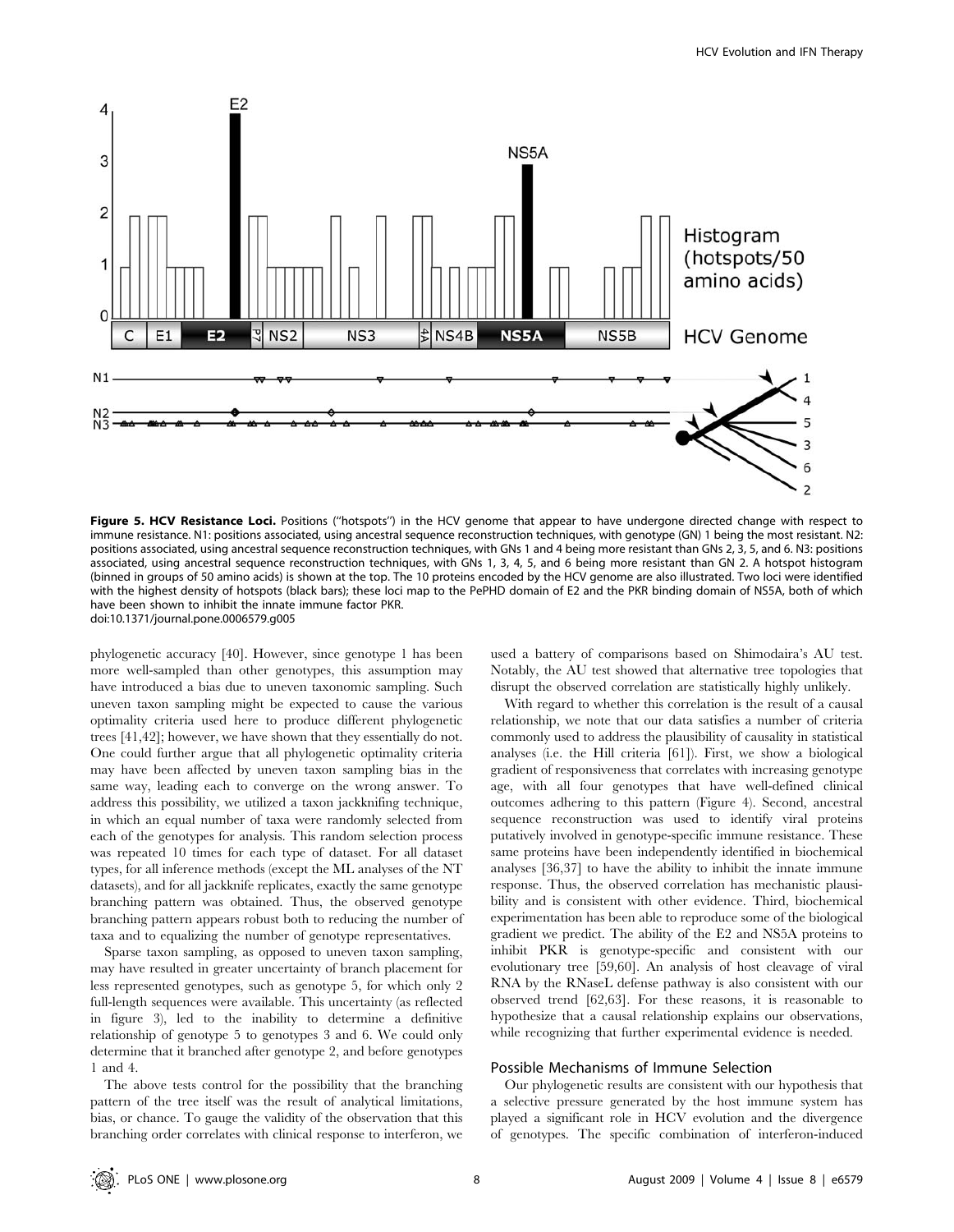immune pathways responsible for this evolution, however, remains largely a matter of speculation.

# For example, given that interferon can cause an up-regulated, multi-specific, HCV-specific CD4+ T-cell response [64], one possibility is that genotype-specific differences in clinical outcome are the result of differences in antigenicity [65]. Patients who progress to chronic infection compared to those that resolve their acute infection have increased viral diversity in their envelope gene E2. Thus, diversity may be a product of the emergence of antibodyselected escape variants [66]. HCV escape variants selected by CD8+ T cells, which recognize other regions of the virus, have also been observed [67,68,69,70]. It remains to be determined, however, whether these observed micro-evolutionary processes are the same macro-processes that produced genotype divergence.

An alternative and non-mutually exclusive possibility is that HCV genotype-specific differences in clinical outcomes are the result of the ability to cause immune dysfunction. Patients with upregulated interferon stimulated genes (ISG) prior to therapy are likely to be non-rapid responders [71,72]. One possible interpretation of this data is that HCV causes immune dysfunction. ISGs are up-regulated but non-functioning or uncoordinated in their response [12]. Notably, an up-regulated ISG state was found to be more prevalent in more refractory genotypes, such as genotype 1 and 4, than 2 and 3 [72].

Yet another possibility is that genotype-specific outcomes are the result of direct inhibition of the intracellular immune pathways within liver cells. One key interferon intracellular pathway activates double-stranded RNA-dependent protein kinase (PKR). PKR shuts down protein production in infected cells, preventing them from being used as factories for virus production. Biochemical and cell culture studies have determined that HCV proteins E2 and NS5A are capable of inhibiting PKR activation [59,60]. Notably, the motif of E2 that we identified as having key ancestral sequence changes that correlated with genotype immune differentiation is the same region identified by biochemical analysis to be critical for E2 inhibition of PKR–the PKR-eiF2a phosphorylation homology domain (PePHD). Critically, the ability of E2 to inhibit PKR was found to be specific to genotype 1 [59], the genotype most strongly associated with non-response to therapy [8]. Similarly, our ancestral sequence reconstruction analysis identified the same NS5A locus determined by biochemical studies to be important for NS5A inhibition of PKR (PKR binding domain) [60]. Shimotohno and colleagues have observed that the ability of NS5A to inhibit PKR is genotype specific: NS5A from genotype 1 is able to inhibit the innate immune factor PKR, but the NS5A protein from genotype 2 cannot [73]. This biochemical observation can now be explained by our evolutionary analysis.

Another defense mechanism activated by interferon is the RNaseL pathway. When activated, RNaseL cleaves viral RNA. Evidence suggests that genotype 1 is the most resistant of all genotypes to RNaseL, while genotypes 2 and 3 are these least resistant [62,63]. Such differences in RNaseL susceptibility are likely mediated by differences in nucleotide composition. This data is also consistent with our observed correlation between relative genotype age and clinical responsiveness. Notably, a number of other viral factors in HCV that help it overcome the immune response (as reviewed in [12,13]), have been described. The vast majority of these studies, however, involved only HCV genotype 1. Extending such studies to other genotypes would shed much light on the immunobiology of this virus. Such studies may also eventually reveal that PKR inhibition and RNaseL evasion are only a subset of the genotype-specific defense mechanisms that have evolved as a result of immune selection.

# Origins of Current HCV Diversity

Our results raise an important secondary question: Why have the more interferon sensitive genotypes (e.g. genotype 2) not become equally resistant over time, especially given the high mutation rate of HCV? At least four, non-mutually exclusive possibilities might explain a pattern in which certain descendants have a beneficial phenotype while other relatives do not.

First, the beneficial trait could have evolved in a specific historical epidemiological context. Given the phylodynamic pattern of HCV [74], this is quite possible. The opportunity for early HCV genotypes to acquire certain traits may have already passed.

Second, the beneficial trait could be relatively difficult to acquire from a genetic perspective. Although HCV has a high mutation rate, a high mutation rate does not necessarily imply that certain traits will be easily acquired (as reviewed in detail by Smith and Simmonds [75]). For HCV specifically, immune resistance may be difficult to acquire due to structure-functional restrictions on the mutagenic space that current HCV strains can explore. Studies have shown that all of the HCV non-structural proteins interact with one another [76]. Mutation is thus limited to noncritical regions or would require multiple, simultaneous compensatory mutations that preserve function. Mutation space in HCV is further constrained by genome ordered RNA structure (GORS) [77]. Significant RNA structure has been found to underlie the entire HCV polyprotein, which would further limit the ability of HCV to mutate without disrupting critical structure-function relationships. [65,75].

The existence of structure-function limitations on the genetic diversity of HCV is clear from the fact that mutations in HCV are not homogeneously distributed [65,69,75,78,79,80]. Mutations are over-represented in defined hypervariable regions such as the Nterminal half of E2, which is where antibodies have been found to bind [66,81]. Conversely, the C-terminal region of E2 that we and others identify as significant for genotype-specific inhibition of PKR is quite static [82,83,84].

The available clinical data also provides indirect support for the possibility that resistance to interferon is not easily acquired over the time scale of treatment. To date, the most likely causes for therapeutic failure are non-compliance, insufficient drug levels or dose reductions, drug toxicity, and interruptions in therapy–not resistant, escape variants [85,86]. In fact, a study of the sequence variability in the NS5A gene during treatment found no selection of interferon resistant HCV strains [87]. Another study of the full length polyprotein also found no significant difference in the number of mutations between non-responders and relapsers [88]. Although accelerated mutational change with interferon treatment was observed to occur in another study, such changes were notably not related to treatment duration and therefore were not felt to explain treatment non-response [89]. The available clinical evidence, therefore, does not contradict the possibility that resistance to interferon may be genetically difficult to acquire.

A third possible reason why different susceptibilities still exist is that resistance to the immune system may come at some cost or interfere with some other selective advantage. It is possible that the earlier branching genotypes possess specialized functions that we do not yet fully recognize, which compensate for their lack of ability to interfere with the immune system. This possibility is supported by reports of clinical differences in the course of disease for different genotypes [90,91,92].

Fourth, it is possible that early branching genotypes maintain higher susceptibilities because of host immune heterogeneity—i.e. through diversifying selection. Numerous host factors have been shown to effect clinical outcome [93]. One example is the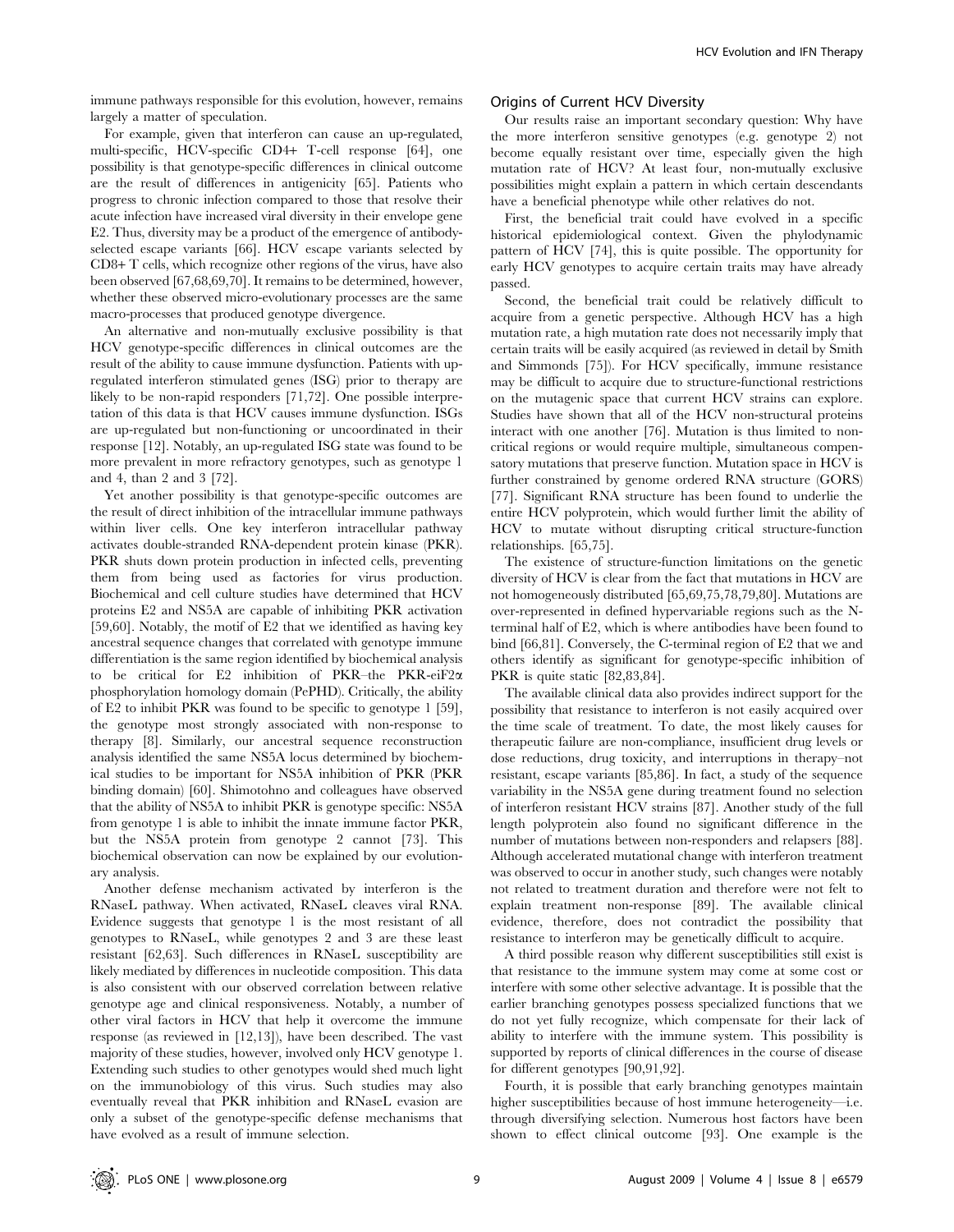observation that specific host NK-KIR receptor-HLA combinations have been shown to be a determinant of whether acute HCV infection resolves or progresses to chronic infection [94]. A second example of host heterogeneity is the observation that the binding of interferon to its cellular receptor triggers a far more attenuated transcriptional response in African-Americans compared to Caucasians [95]. The SVR pattern of HCV may be a product of all of these phenomena.

#### Complexities of HCV Biology and Evolution

We suggest that the human immune system has played a significant role in shaping the evolution of HCV. However, it seems highly unlikely that the evolution of HCV has been driven by a single factor. In fact, other studies have emphasized demographic and spatial history as the predominant forces in HCV evolution [74]. This may explain why genotype 6 is endemic to South East Asia while genotype 4 is endemic to central Africa and the Middle East [18,65,96,97,98]. Such phylogeographic explanations are not necessarily inconsistent with our results. Epidemiological processes and immune selection may both have played a role in HCV evolution. For instance, spread of HCV between host populations with inherent immune differences could have been a major evolutionary determinant.

We also acknowledge that this evolutionary analysis does not explain why the treatment of acute HCV is genotype independent [99,100]. We can only speculate that when acutely infected patients are treated, their disease may not yet have established a firm foothold, and that treatment overwhelms any viral inhibition abilities. It may also be the case that chronic infection allows for viral dissemination to more immune-protected regions of the host [101].

#### References

- 1. (2002) National Institutes of Health Consensus Development Conference Statement: Management of hepatitis C 2002 (June 10–12, 2002). Gastroenterology 123: 2082–2099.
- 2. Verna EC, Brown RS, Jr. (2006) Hepatitis C virus and liver transplantation. Clin Liver Dis 10: 919–940.
- 3. Hofmann WP, Herrmann E, Sarrazin C, Zeuzem S (2008) Ribavirin mode of action in chronic hepatitis C: from clinical use back to molecular mechanisms. Liver Int 28: 1332–1343.
- 4. Feld JJ, Hoofnagle JH (2005) Mechanism of action of interferon and ribavirin in treatment of hepatitis C. Nature 436: 967–972.
- 5. Mangia A, Santoro R, Minerva N, Ricci GL, Carretta V, et al. (2005) Peginterferon alfa-2b and ribavirin for 12 vs. 24 weeks in HCV genotype 2 or 3. N Engl J Med 352: 2609–2617.
- 6. Shiffman ML, Suter F, Bacon BR, Nelson D, Harley H, et al. (2007) Peginterferon alfa-2a and ribavirin for 16 or 24 weeks in HCV genotype 2 or 3. N Engl J Med 357: 124–134.
- 7. Yu ML, Dai CY, Huang JF, Hou NJ, Lee LP, et al. (2007) A randomised study of peginterferon and ribavirin for 16 versus 24 weeks in patients with genotype 2 chronic hepatitis C. Gut 56: 553–559.
- 8. Zeuzem S (2004) Heterogeneous virologic response rates to interferon-based therapy in patients with chronic hepatitis C: who responds less well? Ann Intern Med 140: 370–381.
- 9. Katze MG, He Y, Gale M, Jr. (2002) Viruses and interferon: a fight for supremacy. Nat Rev Immunol 2: 675–687.
- 10. Chisari FV (2005) Unscrambling hepatitis C virus-host interactions. Nature 436: 930–932.
- 11. Gale M, Jr., Foy EM (2005) Evasion of intracellular host defence by hepatitis C virus. Nature 436: 939–945.
- 12. Sklan EH, Charuworn P, Pang PS, Glenn JS (2009) Mechanisms of HCV survival in the host. Nat Rev Gastroenterol Hepatol 6: 217–227.
- 13. Szabo G, Chang S, Dolganiuc A (2007) Altered innate immunity in chronic hepatitis C infection: cause or effect? Hepatology 46: 1279–1290.
- 14. Miyamoto M, Kato T, Date T, Mizokami M, Wakita T (2006) Comparison between subgenomic replicons of hepatitis C virus genotypes 2a (JFH-1) and 1b (Con1 NK5.1). Intervirology 49: 37–43.
- 15. Bartenschlager R, Pietschmann T (2005) Efficient hepatitis C virus cell culture system: what a difference the host cell makes. Proc Natl Acad Sci U S A 102: 9739–9740.
- 16. Pybus OG, Charleston MA, Gupta S, Rambaut A, Holmes EC, et al. (2001) The epidemic behavior of the hepatitis C virus. Science 292: 2323–2325.

In conclusion, the observed correlation between relative genotype age and the probability of a sustained virologic response supports our hypothesis that immune selection played a role in HCV genotype level divergence. Such a correlation suggests the intriguing forecast that prospective clinical trials for genotypes 5 and 6 will show intermediate response rates, between genotypes 4 and 2, to interferon-based regimens. This prediction is notably in line with current retrospective data regarding the SVR for genotype 5 [58]. It also highlights the need for more molecular studies that explore the genotype-specificity of HCV-immune interactions. Finally, this hypothesis provides a systematic framework to explain, and by which to explore, the molecular nature of non-responsiveness to clinical treatment for HCV.

#### Supporting Information

Dataset S1 Nexus file of select phylogenetic trees

Found at: doi:10.1371/journal.pone.0006579.s001 (0.07 MB TXT)

#### Acknowledgments

We thank Tandy Warnow, Karla Kirkegaard, Russ Altman, Robert Shafer, and Andres Tellez for careful review and thoughtful comments; Sergios-Orestis Kolokotronis, Lucie Chan and Paul Hoover, for computational assistance; Valaiporn Rusmintratip for manuscript preparation.

#### Author Contributions

Conceived and designed the experiments: PSP PJP. Performed the experiments: PSP PJP. Analyzed the data: PSP PJP JSG. Contributed reagents/materials/analysis tools: PSP PJP JSG. Wrote the paper: PSP PJP JSG.

- 17. Smith DB, Pathirana S, Davidson F, Lawlor E, Power J, et al. (1997) The origin of hepatitis C virus genotypes. J Gen Virol 78 ( Pt 2): 321–328.
- 18. Pybus OG, Barnes E, Taggart R, Lemey P, Markov PV, et al. (2009) Genetic history of hepatitis C virus in East Asia. J Virol 83: 1071–1082.
- 19. Chevaliez S, Pawlotsky JM (2009) Interferons and their use in persistent viral infections. Handb Exp Pharmacol. pp 203–241.
- 20. Simmonds P, Holmes EC, Cha TA, Chan SW, McOmish F, et al. (1993) Classification of hepatitis C virus into six major genotypes and a series of subtypes by phylogenetic analysis of the NS-5 region. J Gen Virol 74 ( Pt 11): 2391–2399.
- 21. Simmonds P, Bukh J, Combet C, Deleage G, Enomoto N, et al. (2005) Consensus proposals for a unified system of nomenclature of hepatitis C virus genotypes. Hepatology 42: 962–973.
- 22. Planet PJ (2006) Tree disagreement: measuring and testing incongruence in phylogenies. J Biomed Inform 39: 86–102.
- 23. Salemi M, Vandamme AM (2002) Hepatitis C virus evolutionary patterns studied through analysis of full-genome sequences. J Mol Evol 54: 62–70.
- 24. Chen Z, Benureau Y, Rijnbrand R, Yi J, Wang T, et al. (2007) GB virus B disrupts RIG-I signaling by NS3/4A-mediated cleavage of the adaptor protein MAVS. J Virol 81: 964–976.
- 25. Combet C, Garnier N, Charavay C, Grando D, Crisan D, et al. (2007) euHCVdb: the European hepatitis C virus database. Nucleic Acids Res 35: D363–366.
- 26. Thompson JD, Higgins DG, Gibson TJ (1997) CLUSTAL X multiple sequence alignment program. 1.63 ed. Hamburg, Germany: European Molecular Biology Organization.
- 27. Katoh K, Kuma K, Toh H, Miyata T (2005) MAFFT version 5: improvement in accuracy of multiple sequence alignment. Nucleic Acids Res 33: 511–518.
- 28. Muerhoff AS, Leary TP, Simons JN, Pilot-Matias TJ, Dawson GJ, et al. (1995) Genomic organization of GB viruses A and B: two new members of the Flaviviridae associated with GB agent hepatitis. J Virol 69: 5621–5630.
- 29. DeSalle R, Giribet G, Wheeler W (2002) Techniques in molecular systematics and evolution. Basel ; Boston: Birkhäuser. ix, 407pp.
- 30. Agosti D, Jacobs D, DeSalle R (1996) On combining protein sequences and nucleic acid sequences in phylogenetic analysis: the homeobox protein case. Cladistics 12: 65-82.
- 31. Swofford DL (1998) PAUP\*: Phylogenetic analysis using parsimony (\*and other methods). 4.0 beta ed. Sunderland, Massachussetts: Sinauer.
- 32. Sikes DS, Lewis PO (2001) PAUPRat: A tool to implement Parsimony Ratchet searches using PAUP\*. Storrs, CT.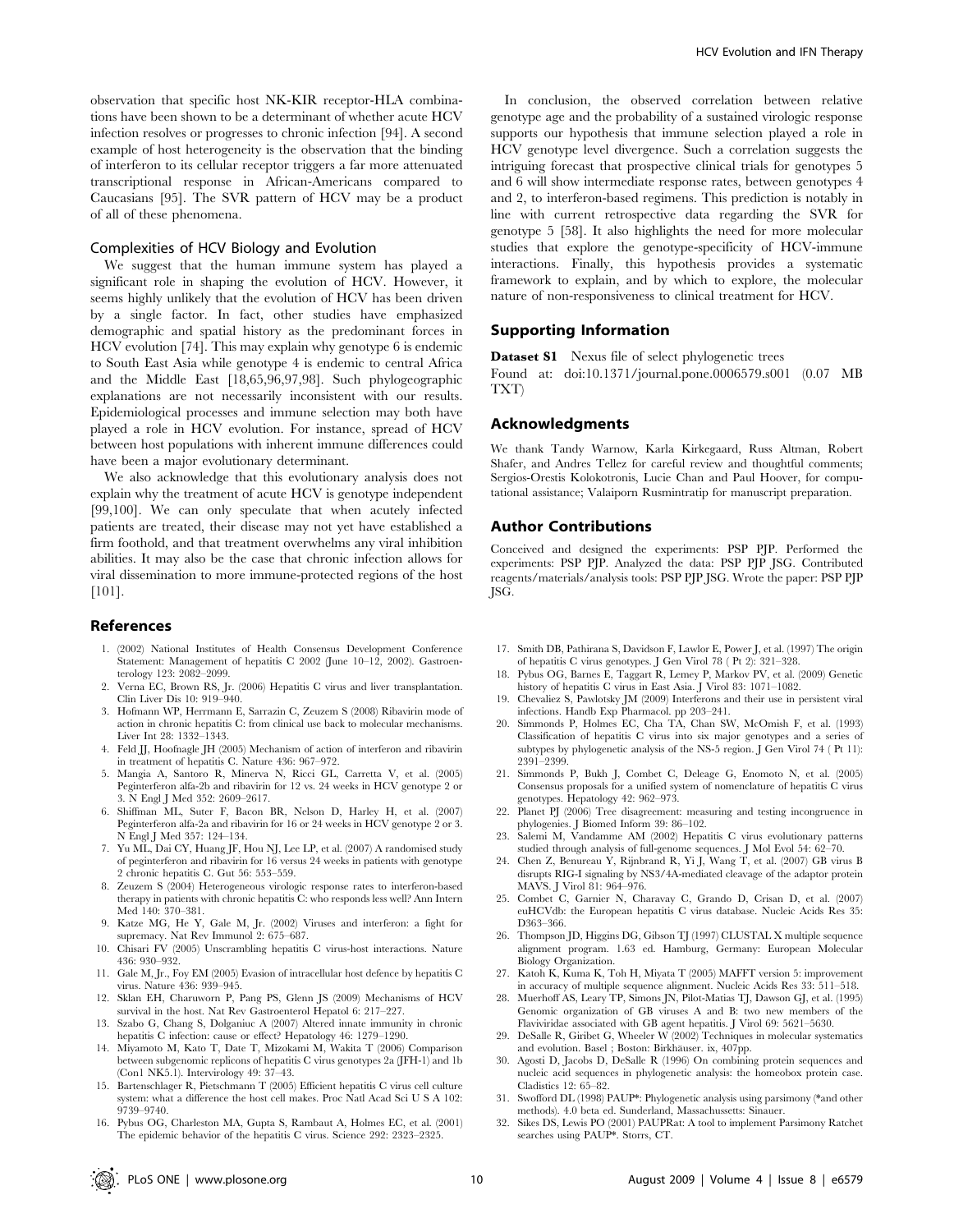- 33. Nixon KC (1999) The Parsimony Ratchet, a New Method for Rapid Parsimony Analysis. Cladistics 15: 407–414.
- 34. Eriksson T (1997) Autodecay. 2.9.9 ed. Stockholm: Hypercard stack distributed by the author Botaniska instiutionen, Stockholm University.
- 35. Zwickl DJ (2006) Genetic algorithm approaches for the phylogenetic analysis of large biological sequence datasets under the maximum likelihood criterion. University of Texas at Austin.
- 36. Cyberinfrastructure for Phylogenetic Research (CIPRES) project.
- 37. Magiorkinis G, Ntziora F, Paraskevis D, Magiorkinis E, Hatzakis A (2007) Analysing the evolutionary history of HCV: puzzle of ancient phylogenetic discordance. Infect Genet Evol 7: 354–360.
- 38. Pond SL, Frost SD, Muse SV (2005) HyPhy: hypothesis testing using phylogenies. Bioinformatics 21: 676–679.
- Stamatakis A (2006) RAxML-VI-HPC: maximum likelihood-based phylogenetic analyses with thousands of taxa and mixed models. Bioinformatics 22: 2688–2690.
- 40. Zwickl DJ, Hillis DM (2002) Increased Taxon Sampling Greatly Reduces Phylogenetic Error. Systematic Biology 51: 588–598.
- 41. Felsenstein J (1978) Cases in which Parsimony or Compatibility Methods Will be Positively Misleading. Systematic Zoology 27: 401–410.
- 42. Kolaczkowski B, Thornton JW (2004) Performance of maximum parsimony and likelihood phylogenetics when evolution is heterogeneous. Nature 431: 980–984.
- 43. Kamal SM (2007) Improving Outcome in Patients With Hepatitis C Virus Genotype 4. Am J Gastroenterol.
- 44. Hadziyannis SJ, Sette H Jr, Morgan TR, Balan V, Diago M, et al. (2004) Peginterferon-alpha2a and ribavirin combination therapy in chronic hepatitis C: a randomized study of treatment duration and ribavirin dose. Ann Intern Med 140: 346–355.
- 45. Manns MP, McHutchison JG, Gordon SC, Rustgi VK, Shiffman M, et al. (2001) Peginterferon alfa-2b plus ribavirin compared with interferon alfa-2b plus ribavirin for initial treatment of chronic hepatitis C: a randomised trial. Lancet 358: 958–965.
- 46. Kamal SM, El Kamary SS, Shardell MD, Hashem M, Ahmed IN, et al. (2007) Pegylated interferon alpha-2b plus ribavirin in patients with genotype 4 chronic hepatitis C: The role of rapid and early virologic response. Hepatology 46: 1732–1740.
- 47. Felsenstein J (1985) Phylogenies and the Comparative Method. pp 1.
- 48. Harvey PH, Pagel MD (1991) The comparative method in evolutionary
- biology. Oxford; New York: Oxford University Press. 49. Shimodaira H (2002) An approximately unbiased test of phylogenetic tree selection. Syst Biol 51: 492–508.
- 50. Planet PJ (2006) Tree disagreement: Measuring and testing incongruence in phylogenies. Journal of Biomedical Informatics 39: 86–102.
- 51. Shimodaira H, Hasegawa M (2001) CONSEL: for assessing the confidence of phylogenetic tree selection. Bioinformatics 17: 1246–1247.
- Fitch WM (1971) Toward Defining the Course of Evolution: Minimum Change for a Specific Tree Topology. Systematic Zoology 20: 406–416.
- 53. Hillis DM, Bull JJ, White ME, Badgett MR, Molineux IJ (1992) Experimental phylogenetics: generation of a known phylogeny. Science 255: 589–592.
- 54. Maddison WP, Maddison DR (1992) MacClade version 3. Sunderland: Sinauer Press.
- 55. Pybus OG, Cochrane A, Holmes EC, Simmonds P (2005) The hepatitis C virus epidemic among injecting drug users. Infect Genet Evol 5: 131–139.
- 56. Enomoto N, Sakuma I, Asahina Y, Kurosaki M, Murakami T, et al. (1996) Mutations in the nonstructural protein 5A gene and response to interferon in patients with chronic hepatitis C virus 1b infection. N Engl J Med 334: 77–81.
- 57. Aurora R, Donlin MJ, Cannon NA, Tavis JE (2009) Genome-wide hepatitis C virus amino acid covariance networks can predict response to antiviral therapy in humans. J Clin Invest 119: 225–236.
- 58. Antaki N, Hermes A, Hadad M, Ftayeh M, Antaki F, et al. (2008) Efficacy of interferon plus ribavirin in the treatment of hepatitis C virus genotype 5. J Viral Hepat 15: 383–386.
- 59. Taylor DR, Shi ST, Romano PR, Barber GN, Lai MM (1999) Inhibition of the interferon-inducible protein kinase PKR by HCV E2 protein. Science 285: 107–110.
- 60. Gale MJ Jr, Korth MJ, Tang NM, Tan SL, Hopkins DA, et al. (1997) Evidence that hepatitis C virus resistance to interferon is mediated through repression of the PKR protein kinase by the nonstructural 5A protein. Virology 230: 217–227.
- 61. Hill AB (1965) The Environment and Disease: Association or Causation? Proc R Soc Med 58: 295–300.
- 62. Han JQ, Barton DJ (2002) Activation and evasion of the antiviral 2'-5' oligoadenylate synthetase/ribonuclease L pathway by hepatitis C virus mRNA. Rna 8: 512–525.
- 63. Han JQ, Wroblewski G, Xu Z, Silverman RH, Barton DJ (2004) Sensitivity of hepatitis C virus RNA to the antiviral enzyme ribonuclease L is determined by a subset of efficient cleavage sites. J Interferon Cytokine Res 24: 664–676.
- 64. Kamal SM, Fehr J, Roesler B, Peters T, Rasenack JW (2002) Peginterferon alone or with ribavirin enhances HCV-specific CD4 T-helper 1 responses in patients with chronic hepatitis C. Gastroenterology 123: 1070–1083.
- 65. Simmonds P (2004) Genetic diversity and evolution of hepatitis C virus–15 years on. J Gen Virol 85: 3173–3188.
- 66. Farci P, Shimoda A, Coiana A, Diaz G, Peddis G, et al. (2000) The outcome of acute hepatitis C predicted by the evolution of the viral quasispecies. Science 288: 339–344.
- 67. Cox AL, Mosbruger T, Mao Q, Liu Z, Wang XH, et al. (2005) Cellular immune selection with hepatitis C virus persistence in humans. J Exp Med 201: 1741–1752.
- 68. Kuntzen T, Timm J, Berical A, Lewis-Ximenez LL, Jones A, et al. (2007) Viral sequence evolution in acute hepatitis C virus infection. J Virol 81: 11658–11668.
- 69. Ray SC, Fanning L, Wang XH, Netski DM, Kenny-Walsh E, et al. (2005) Divergent and convergent evolution after a common-source outbreak of hepatitis C virus. J Exp Med 201: 1753–1759.
- 70. Timm J, Li B, Daniels MG, Bhattacharya T, Reyor LL, et al. (2007) Human leukocyte antigen-associated sequence polymorphisms in hepatitis C virus reveal reproducible immune responses and constraints on viral evolution. Hepatology 46: 339–349.
- 71. Feld JJ, Nanda S, Huang Y, Chen W, Cam M, et al. (2007) Hepatic gene expression during treatment with peginterferon and ribavirin: Identifying molecular pathways for treatment response. Hepatology 46: 1548–1563.
- 72. Sarasin-Filipowicz M, Oakeley EJ, Duong FH, Christen V, Terracciano L, et al. (2008) Interferon signaling and treatment outcome in chronic hepatitis C. Proc Natl Acad Sci U S A 105: 7034–7039.
- 73. Noguchi T, Satoh S, Noshi T, Hatada E, Fukuda R, et al. (2001) Effects of mutation in hepatitis C virus nonstructural protein 5A on interferon resistance mediated by inhibition of PKR kinase activity in mammalian cells. Microbiol Immunol 45: 829–840.
- 74. Grenfell BT, Pybus OG, Gog JR, Wood JL, Daly JM, et al. (2004) Unifying the epidemiological and evolutionary dynamics of pathogens. Science 303: 327–332.
- 75. Smith DB, McAllister J, Casino C, Simmonds P (1997) Virus 'quasispecies': making a mountain out of a molehill? J Gen Virol 78 ( Pt 7): 1511–1519.
- 76. Dimitrova M, Imbert I, Kieny MP, Schuster C (2003) Protein-protein interactions between hepatitis C virus nonstructural proteins. J Virol 77: 5401–5414.
- 77. Simmonds P, Tuplin A, Evans DJ (2004) Detection of genome-scale ordered RNA structure (GORS) in genomes of positive-stranded RNA viruses: Implications for virus evolution and host persistence. Rna 10: 1337–1351.
- 78. Ogata N, Alter HJ, Miller RH, Purcell RH (1991) Nucleotide sequence and mutation rate of the H strain of hepatitis C virus. Proc Natl Acad Sci U S A 88: 3392–3396.
- Kato N (2000) Genome of human hepatitis C virus (HCV): gene organization, sequence diversity, and variation. Microb Comp Genomics 5: 129–151.
- 80. Lloyd AR, Jagger E, Post JJ, Crooks LA, Rawlinson WD, et al. (2007) Host and viral factors in the immunopathogenesis of primary hepatitis C virus infection. Immunol Cell Biol 85: 24–32.
- 81. Farci P, Shimoda A, Wong D, Cabezon T, De Gioannis D, et al. (1996) Prevention of hepatitis C virus infection in chimpanzees by hyperimmune serum against the hypervariable region 1 of the envelope 2 protein. Proc Natl Acad Sci U S A 93: 15394–15399.
- 82. Munoz de Rueda P, Casado J, Paton R, Quintero D, Palacios A, et al. (2008) Mutations in E2-PePHD, NS5A-PKRBD, NS5A-ISDR, and NS5A-V3 of hepatitis C virus genotype 1 and their relationships to pegylated interferonribavirin treatment responses. J Virol 82: 6644–6653.
- 83. Berg T, Mas Marques A, Hohne M, Wiedenmann B, Hopf U, et al. (2000) Mutations in the E2-PePHD and NS5A region of hepatitis C virus type 1 and the dynamics of hepatitis C viremia decline during interferon alfa treatment. Hepatology 32: 1386–1395.
- 84. Gaudy C, Lambele M, Moreau A, Veillon P, Lunel F, et al. (2005) Mutations within the hepatitis C virus genotype 1b E2-PePHD domain do not correlate with treatment outcome. J Clin Microbiol 43: 750–754.
- 85. Shiffman ML (2006) Chronic hepatitis C: treatment of pegylated interferon/ ribavirin nonresponders. Curr Gastroenterol Rep 8: 46–52.
- 86. Shiffman ML (2008) Optimizing the current therapy for chronic hepatitis C virus: peginterferon and ribavirin dosing and the utility of growth factors. Clin Liver Dis 12: 487–505, vii.
- 87. Dal Pero F, Tang KH, Gerotto M, Bortoletto G, Paulon E, et al. (2007) Impact of NS5A sequences of Hepatitis C virus genotype 1a on early viral kinetics during treatment with peginterferon- alpha 2a plus ribavirin. J Infect Dis 196: 998–1005.
- 88. Cannon NA, Donlin MJ, Fan X, Aurora R, Tavis JE (2008) Hepatitis C virus diversity and evolution in the full open-reading frame during antiviral therapy. PLoS ONE 3: e2123.
- 89. von Wagner M, Lee JH, Ruster B, Kronenberger B, Sarrazin C, et al. (2003) Dynamics of hepatitis C virus quasispecies turnover during interferon-alpha treatment. J Viral Hepat 10: 413–422.
- 90. Rubbia-Brandt L, Fabris P, Paganin S, Leandro G, Male PJ, et al. (2004) Steatosis affects chronic hepatitis C progression in a genotype specific way. Gut 53: 406–412.
- 91. Rumi MG, De Filippi F, La Vecchia C, Donato MF, Gallus S, et al. (2005) Hepatitis C reactivation in patients with chronic infection with genotypes 1b and 2c: a retrospective cohort study of 206 untreated patients. Gut 54: 402–406.
- 92. Coppola N, Vatiero LM, Sagnelli E (2005) HCV genotype 2 as a risk factor for reactivation of chronic HCV infection. Gut 54: 1207.